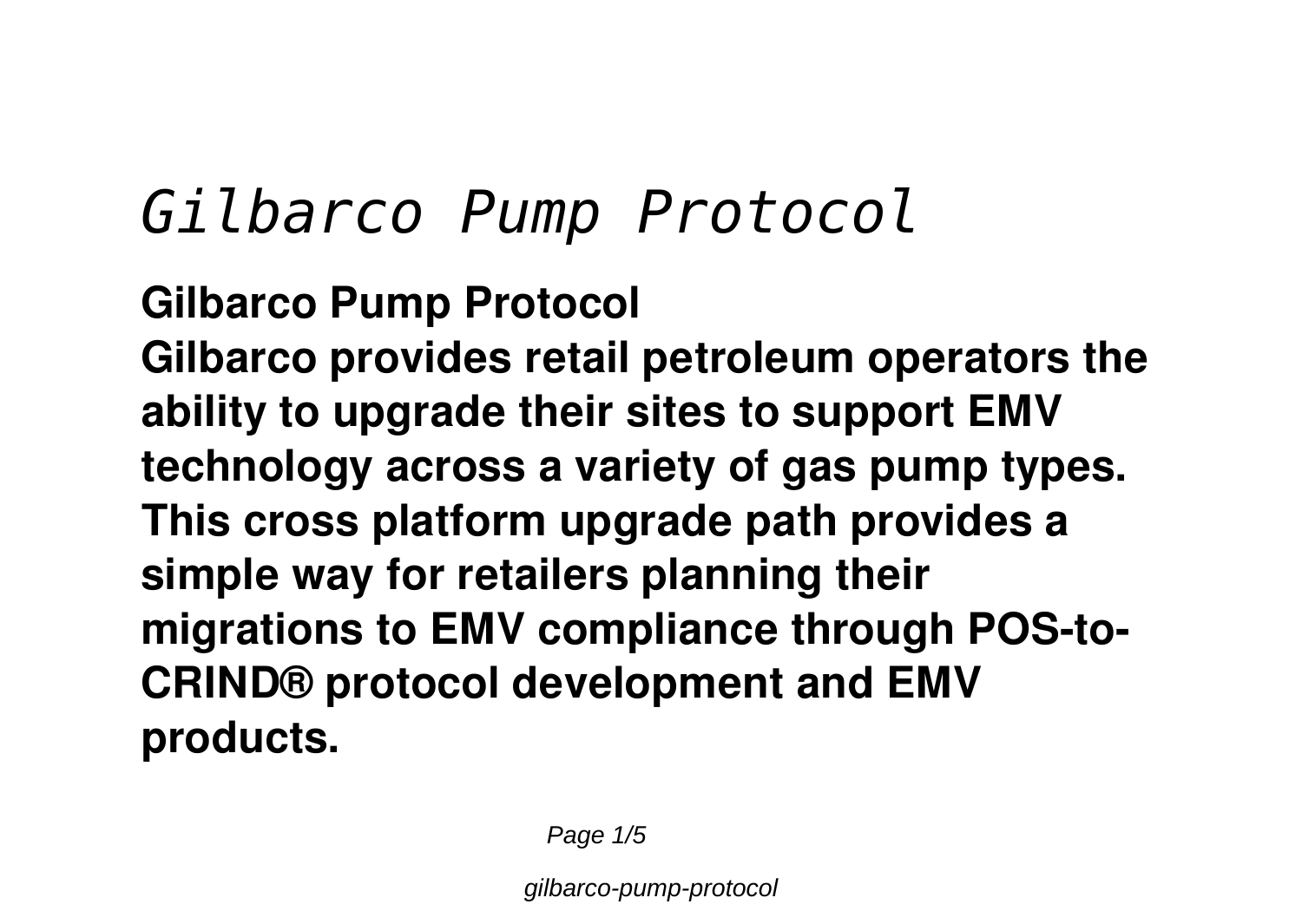**Save on Gilbarco Veeder-Root Fuel Dispensers 00-00-00: xerox corporation: 00-00-01: xerox corporation: 00-00-02: xerox corporation: 00-00-03: xerox corporation: 00-00-04: xerox corporation: 00-00-05: xerox ...**

**Gilbarco Pump Protocol Gilbarco provides retail petroleum operators the ability to upgrade their sites to support EMV technology across a variety of gas pump types. This cross platform upgrade path provides a**  $P$ age  $\frac{3}{5}$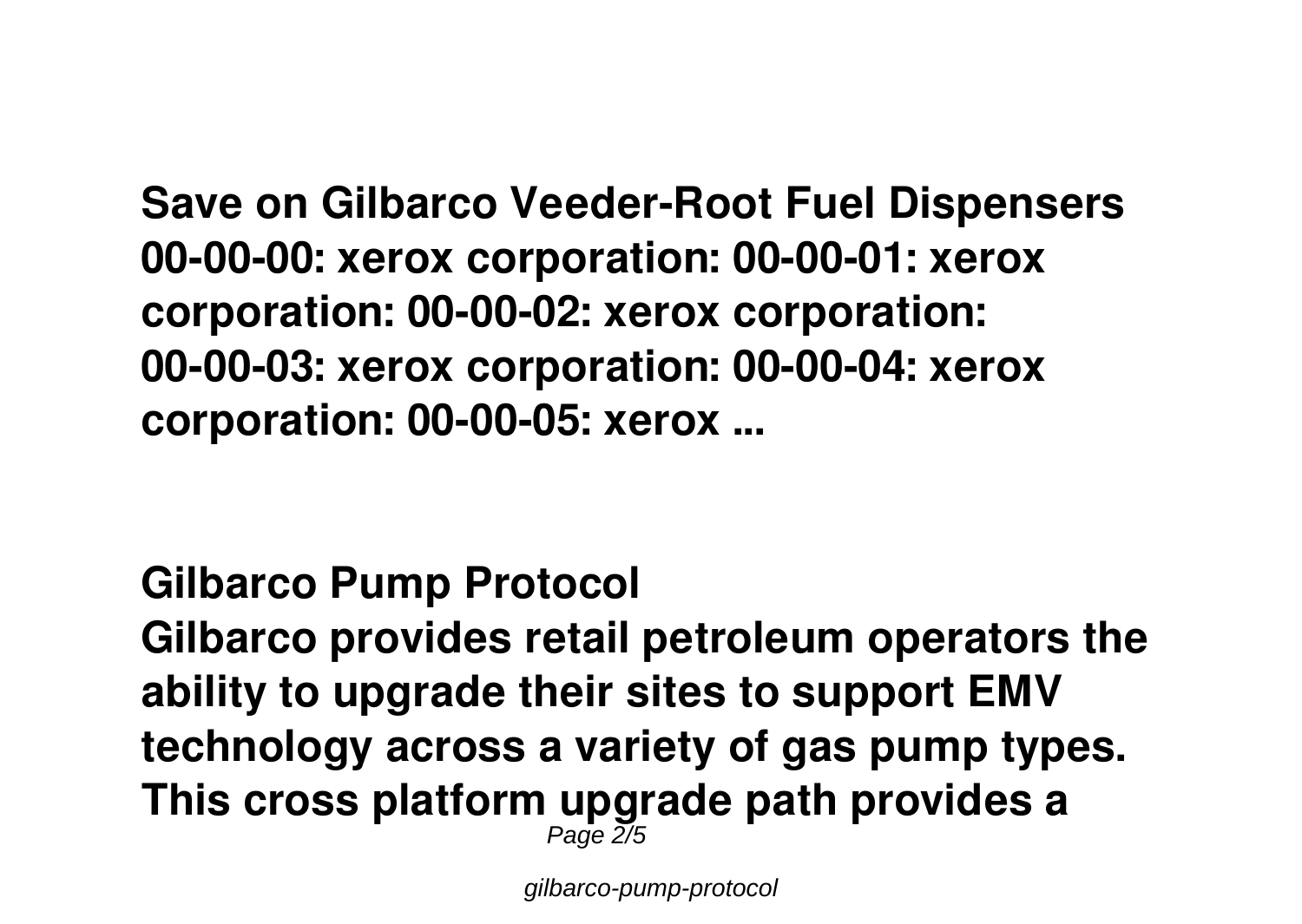**simple way for retailers planning their migrations to EMV compliance through POS-to-CRIND® protocol development and EMV products.**

**Save on Gilbarco Veeder-Root Fuel Dispensers 00-00-00: xerox corporation: 00-00-01: xerox corporation: 00-00-02: xerox corporation: 00-00-03: xerox corporation: 00-00-04: xerox corporation: 00-00-05: xerox ...**

Page 3/5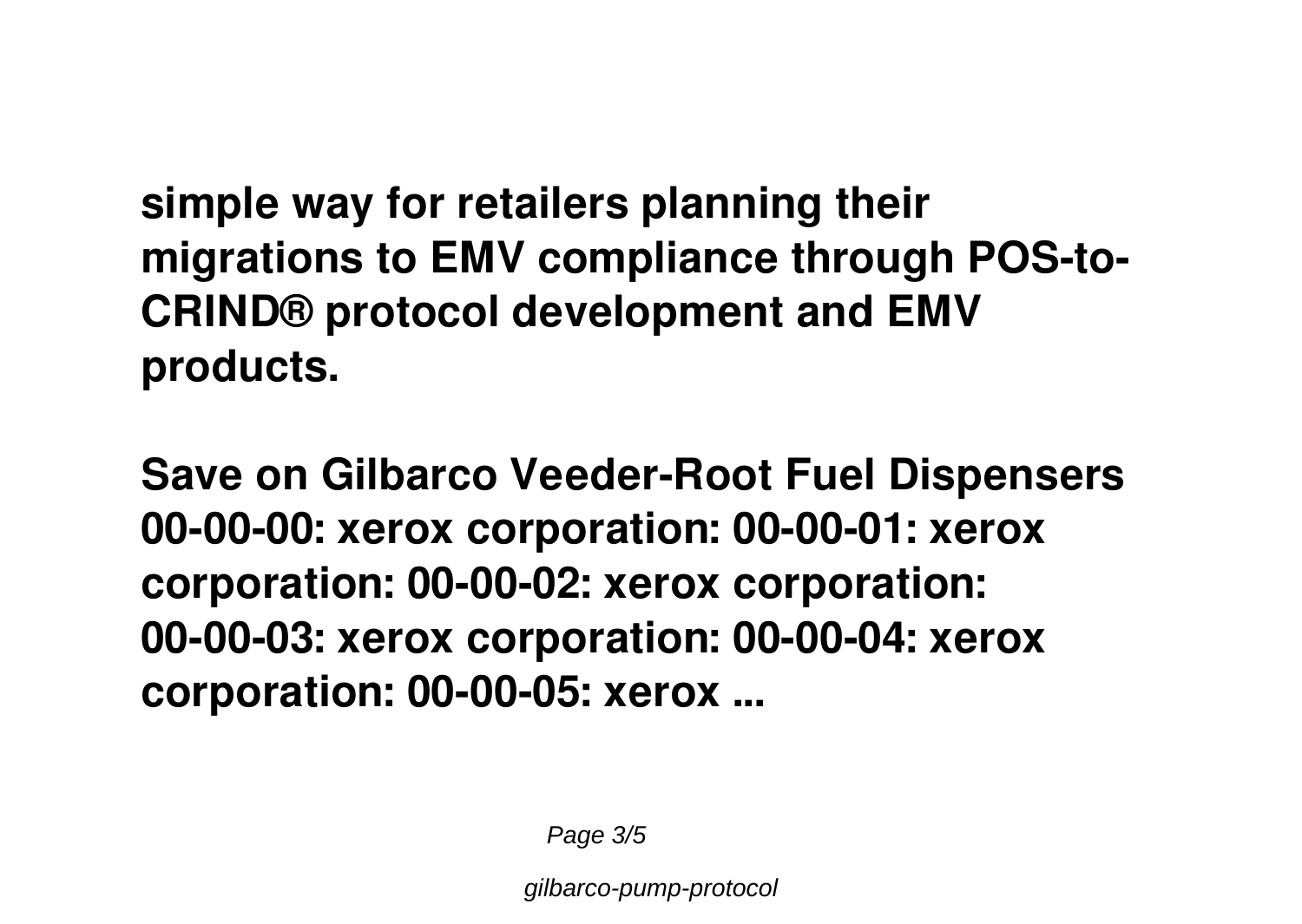*Gilbarco Pump Protocol*

*00-00-00: xerox corporation: 00-00-01: xerox corporation: 00-00-02: xerox corporation: 00-00-03: xerox corporation: 00-00-04: xerox corporation: 00-00-05: xerox ...*

Gilbarco provides retail petroleum operators the ability to upgrade their sites to support EMV technology across a variety of gas pump types. This cross platform upgrade path

Page  $4/5$